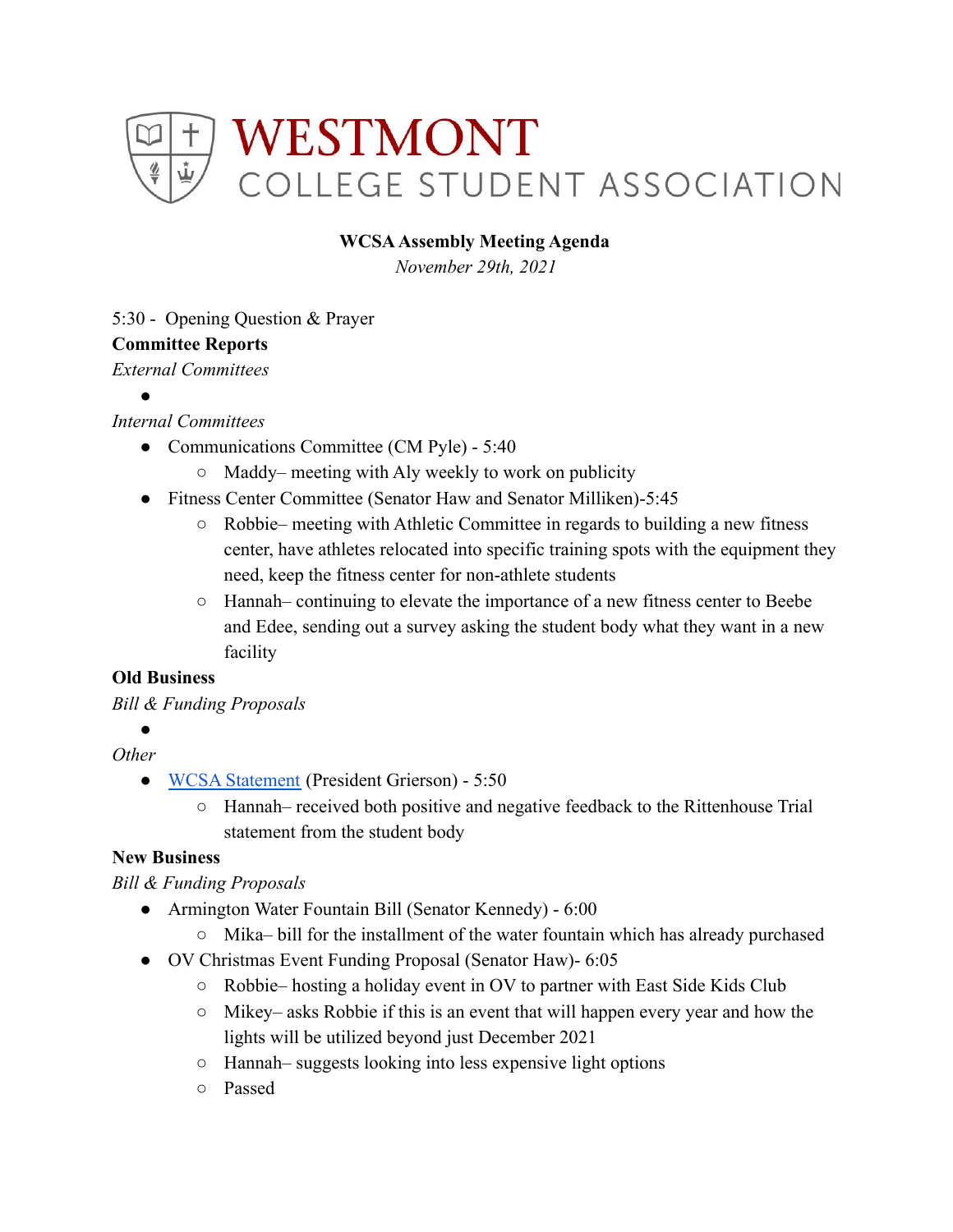- [VK Funding Proposal](https://drive.google.com/drive/folders/1lpBa9euwGHKuq9cLARjDbQxYBe7GiNRT) (Senator Wright) 6:12
	- Freeman– VK Christmas lighting event, open to entire campus
	- Passed
- All I want for Christmas is... food (President Grierson) 6:10
	- Hannah– WCSA Christmas Party on December 13th at the new Westmont Downtown building, Southcoast deli for lunch
	- Passed

# *Other*

- Potential Stipends (BM Chan) 6:15
	- Sarah– met with stipends committee and Angela, showed monthly report data from over the past five years and reorganized data into a new hours/stipends spreadsheet, all of WCSA to look over the hours + stipends document to approve before stipend ends

# **Matters of Consideration**

- **●** [Bathroom Updates](https://docs.google.com/document/d/1uxO59bpUuhVY5uR5CG4tsH9NyNZGmJzU-SvI7Kx5pls/edit) (President Grierson) -6:30
	- Hannah– started running Google doc to contribute physical campus issues that need improvements, asking Senators to notify RA's of the specific dorm issues by Friday, 12/3

# **Open Discussion & Parking Lot**

- Roll Call & [Project Tracker](https://docs.google.com/spreadsheets/d/1idRSJVb6Y0kU_jJ_0nxzY8uNEpNd9slBTNNh5N40JMA/edit#gid=0) (CM Pyle) 6:40
- Next Semester's Meeting Time (President Grierson)-6:45
	- Hannah– update Google calendar with Spring 2022 semester schedule by Monday 12/6
- Edee Meeting (VP Khoe) -6:50
	- Hans– Meeting with Edee and Mikey
- [https://docs.google.com/forms/d/1Lf0moBYeI6-XCcM5n5Tajy7QtwzCW4ltyRWBvlwB](https://docs.google.com/forms/d/1Lf0moBYeI6-XCcM5n5Tajy7QtwzCW4ltyRWBvlwBMl4/edit?usp=sharing) [Ml4/edit?usp=sharing](https://docs.google.com/forms/d/1Lf0moBYeI6-XCcM5n5Tajy7QtwzCW4ltyRWBvlwBMl4/edit?usp=sharing)
	- Sam– created Google form to send current juniors and seniors to get feedback on what professors are doing well, serves as a support tool for professors to hear what students are enjoying/preferring
	- $\circ$  Mitchell– suggested the idea of connecting this form with course evaluations at end of the semester
	- Hannah– prefers short google docs, more people will fill the form out with less questions
	- $\circ$  Mikey– says it would be better to implement this form next semester, students are currently burnout

## **Announcements**

• Legacy Meeting